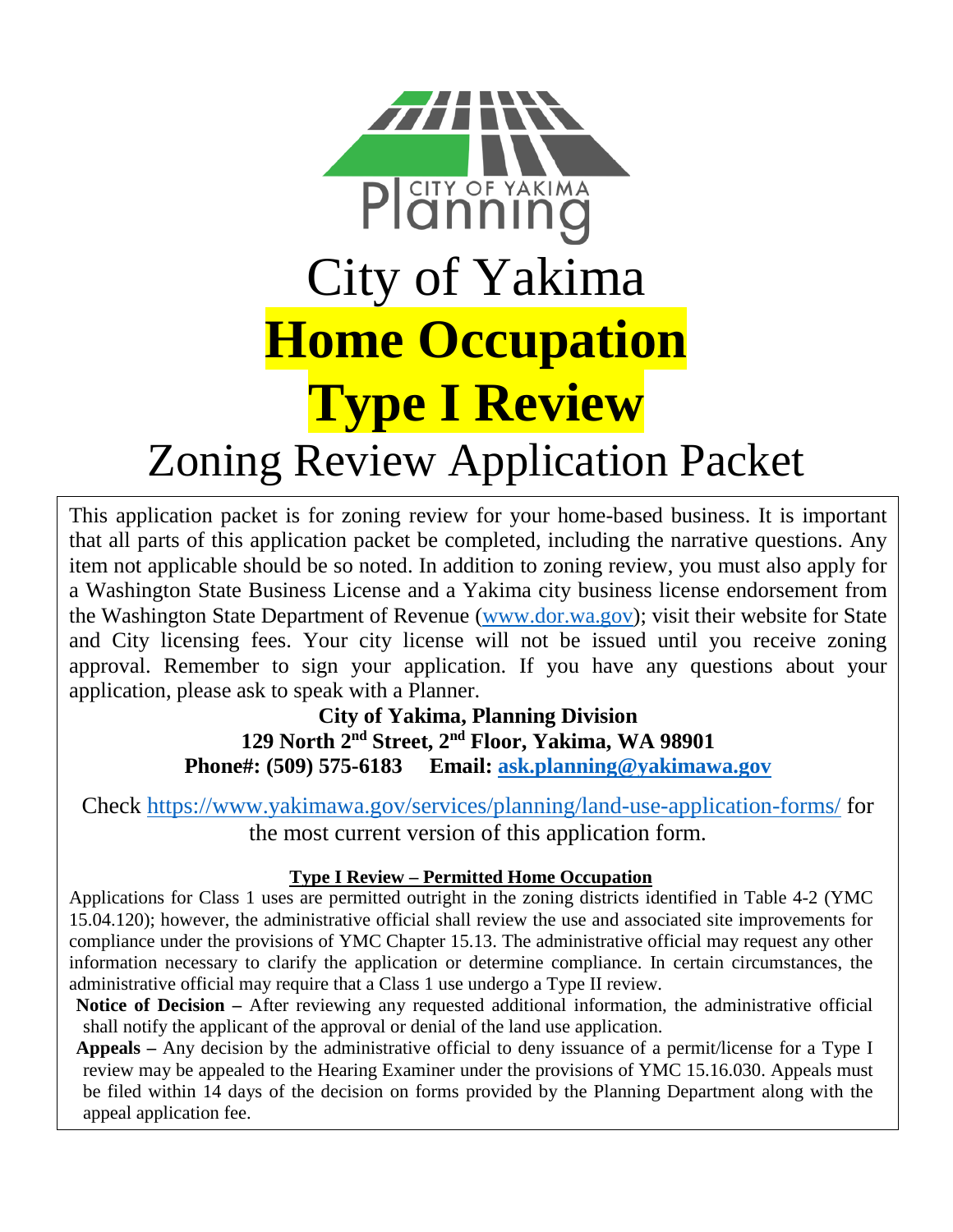## **HOME OCCUPATION**

Business may be conducted within a dwelling in Residential zoning districts and the Professional Business (B-1) zoning district under the provisions of YMC 15.04.120, as long as the home occupation is compatible with other uses permitted in the residential districts; the character of residential neighborhoods are maintained and preserved; and, the efficient use of public services and facilities are promoted by assuring these services are provided to the residential population for which they were planned and constructed, rather than commercial uses.

**How do I get started?**: The Yakima Urban Area Zoning Ordinance includes a list of permitted home occupations (YMC 15.04.120, Table 4-2). Each permitted home occupation is designated as a Type I, Type II, or Type III Review. In general, home occupations are typically low impact businesses, for example: home offices for engineers, accountants, attorneys, physicians, and secretarial services and service offices for day cares, music teachers, beauty parlors, and massage therapy. A list of home occupations that are not allowed are included in YMC § 15.04.120(H). **All home occupations require a Yakima city business license endorsement from the WA State Department of Revenue [\(www.dor.wa.gov\)](http://www.dor.wa.gov/).**

**Talk to a City Planner:** Prior to submitting your application, you may request a pre-application meeting with the department to become familiar with development regulations and procedures. The first pre-application meeting is free but the request must be applied for online a[t www.buildingyakima.com.](http://www.buildingyakima.com/)

**Submit Your Application:** A completed application on forms provided by the Planning Division is required along with an application fee, written narrative, site plan, and business license application. To expedite the process, be sure that all parts of the application package are completed.

**Necessary Conditions**: Home occupations are permitted as an accessory use to the residential use of a property only when all the following conditions are met:

1. The home occupation is conducted inside a structure within property on which is established the primary residence of the practitioner(s). For the purpose of administering this section, "primary residence" shall be defined as the residence where a person or persons resides for the majority of the calendar year;

2. The home occupation is incidental and subordinate to the residential functions of the property. No action related to the home occupation shall be permitted that impairs reasonable residential use of the dwelling;

3. There are no external alterations to the building which change its character from a dwelling;

4. The portion of the structure or facilities in which a home occupation is to be sited must be so designed that it may be readily converted to serve residential uses;

5. The business is conducted in a manner that will not alter the normal residential character of the premises by the use of color, materials, lighting and signs, or the emission of noise, vibration, dust, glare, heat, smoke or odors;

6. The home occupation does not generate materially greater traffic volumes than would normally be expected in the residential neighborhood; the frequency of deliveries should be comparable to that of a single-family home without a home business;

7. There is no outside storage or display of any kind related to the home occupation;

8. The home occupation does not require the use of electrical or mechanical equipment that would change the fire rating of the structure;

9. The home occupation does not require the use of electrical equipment that exceeds FCC standards for residential use;

10. The home occupation does not increase water or sewer use so that the combined total use for the dwelling and home occupation is significantly more than the average for residences in the neighborhood;

11. A business license is purchased where required;

12. The home occupation is conducted only by immediate family members residing in the dwelling;

13. All stock in trade kept for sale on the premises is produced on site by hand without the use of automated or production line equipment.

**Materials and Storage:** The storage of equipment, materials, or goods shall be permitted in connection with a home occupation provided such storage complies with the following standards:

1. All equipment, materials, or goods shall be stored completely within the space designated for home occupation activities and not visible from the public right-of-way.

2. Only those materials or goods that are utilized or produced in connection with the home occupation may be stored within the dwelling unit or accessory building.

3. All flammable or combustible compounds, products, or materials shall be maintained and utilized in compliance with fire code.

4. The frequency of home deliveries should be comparable to that of a single-family home without a home occupation associated with the residence.

5. A home occupation permit application (including a site plan) shall be supplied to and approved by the City of Yakima Planning Division prior to operation of any home occupation.

**Appearance of Home**: The approval of the home occupation should not change the neighborhood appearance. To address this concern, signs are limited to one small non-illuminated nameplate (two square feet in size) displayed on the wall of the residence. Also, alterations to the residence cannot be changed to the extent that the structure could not be used as a home in the future.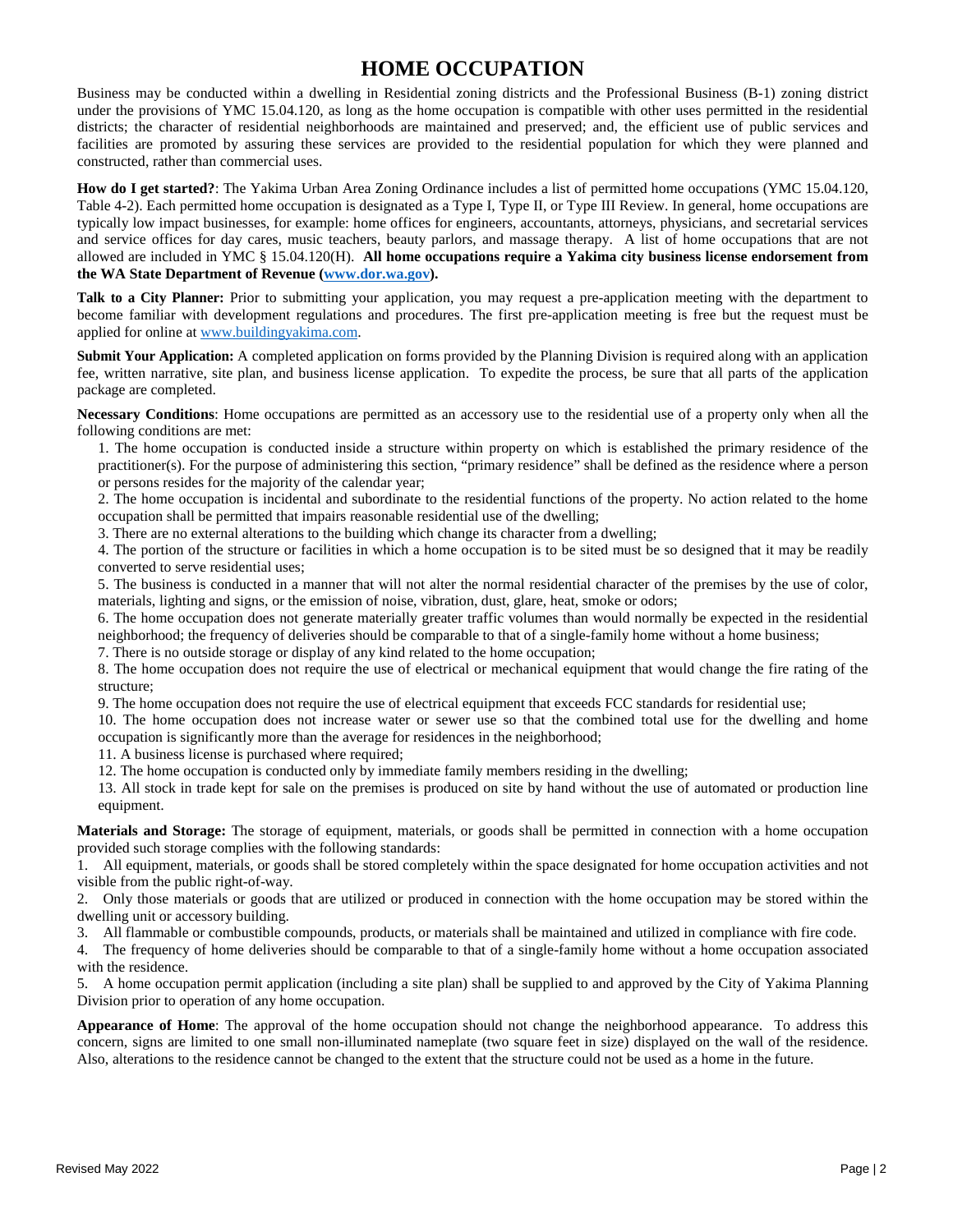| 77       |
|----------|
|          |
| ซักก็ก๊ก |

## **LAND USE APPLICATION**

#### **CITY OF YAKIMA, DEPARTMENT OF COMMUNITY DEVELOPMENT**

**129 NORTH SECOND STREET, 2ND FLOOR, YAKIMA, WA 98901**

**PHONE: (509) 575-6183 FAX: (509) 575-6105**

### **INSTRUCTIONS – PLEASE READ FIRST Please type or print your answers clearly.**

Answer all questions completely. If you have any questions about this form or the application process, please ask a Planner. Remember to bring all necessary attachments and the required filing fee when the application is submitted. The Planning Division cannot accept an application unless it is complete and the filing fee paid. Filing fees are not refundable. PART I - GENERAL INFORMATION AND PART II – CERTIFICATION are on this page. PART III, and IV contain additional information specific to your proposal and may require attachments.

| <b>PART I - GENERAL INFORMATION</b>                                                                                                                                                                                                                                                                                                                                                                                                                                                                                                                                                                              |                         |                         |              |                     |       |                    |               |  |  |
|------------------------------------------------------------------------------------------------------------------------------------------------------------------------------------------------------------------------------------------------------------------------------------------------------------------------------------------------------------------------------------------------------------------------------------------------------------------------------------------------------------------------------------------------------------------------------------------------------------------|-------------------------|-------------------------|--------------|---------------------|-------|--------------------|---------------|--|--|
|                                                                                                                                                                                                                                                                                                                                                                                                                                                                                                                                                                                                                  | Name:                   |                         |              |                     |       |                    |               |  |  |
| 1. Applicant's<br>Information:                                                                                                                                                                                                                                                                                                                                                                                                                                                                                                                                                                                   | Mailing Address:        |                         |              |                     |       |                    |               |  |  |
|                                                                                                                                                                                                                                                                                                                                                                                                                                                                                                                                                                                                                  | City:                   |                         | St:          | Zip:                |       | Phone: (           | $\mathcal{E}$ |  |  |
|                                                                                                                                                                                                                                                                                                                                                                                                                                                                                                                                                                                                                  | E-Mail:                 |                         |              |                     |       |                    |               |  |  |
| 2. Applicant's<br>Interest in Property:                                                                                                                                                                                                                                                                                                                                                                                                                                                                                                                                                                          | Check One:              | Owner<br>$\blacksquare$ | $\Box$ Agent | $\Box$ Purchaser    | Other |                    |               |  |  |
| 3. Property Owner's                                                                                                                                                                                                                                                                                                                                                                                                                                                                                                                                                                                              | Name:                   |                         |              |                     |       |                    |               |  |  |
| Information:                                                                                                                                                                                                                                                                                                                                                                                                                                                                                                                                                                                                     | <b>Mailing Address:</b> |                         |              |                     |       |                    |               |  |  |
| [ ] Same as Applicant                                                                                                                                                                                                                                                                                                                                                                                                                                                                                                                                                                                            | City:                   |                         | St:          | Zip:                |       | Phone: (           | $\mathcal{E}$ |  |  |
|                                                                                                                                                                                                                                                                                                                                                                                                                                                                                                                                                                                                                  | E-Mail:                 |                         |              |                     |       |                    |               |  |  |
| 4. Subject Property's Assessor's Parcel Number(s):                                                                                                                                                                                                                                                                                                                                                                                                                                                                                                                                                               |                         |                         |              |                     |       |                    |               |  |  |
| 5. Legal Description of Property. (if lengthy, please attach it on a separate document)                                                                                                                                                                                                                                                                                                                                                                                                                                                                                                                          |                         |                         |              |                     |       |                    |               |  |  |
|                                                                                                                                                                                                                                                                                                                                                                                                                                                                                                                                                                                                                  |                         |                         |              |                     |       |                    |               |  |  |
| 6. Property Address/Business Location:                                                                                                                                                                                                                                                                                                                                                                                                                                                                                                                                                                           |                         |                         |              |                     |       |                    |               |  |  |
| 7. Property's Existing Zoning:                                                                                                                                                                                                                                                                                                                                                                                                                                                                                                                                                                                   |                         |                         |              |                     |       |                    |               |  |  |
| $\Box$ SR $\Box$ R-1 $\Box$ R-2 $\Box$ R-3 $\Box$ B-1                                                                                                                                                                                                                                                                                                                                                                                                                                                                                                                                                            |                         |                         |              |                     |       |                    |               |  |  |
| 8. Type Of Application: (Application Fee Required per YMC 15.26)                                                                                                                                                                                                                                                                                                                                                                                                                                                                                                                                                 |                         |                         |              |                     |       |                    |               |  |  |
| Type (1) Review Home Occupation<br>\$125.00                                                                                                                                                                                                                                                                                                                                                                                                                                                                                                                                                                      |                         |                         |              |                     |       |                    |               |  |  |
| <b>PART II - CERTIFICATION</b>                                                                                                                                                                                                                                                                                                                                                                                                                                                                                                                                                                                   |                         |                         |              |                     |       |                    |               |  |  |
| I certify that the information on this application and the required attachments are true and correct to the best of my knowledge.<br>If granted a home occupation permit, I agree to comply with the requirements established for home occupations in<br>Chapter 15.04 of the Yakima Urban Area Zoning Ordinance and acknowledge that I am subject to those penalties<br>established by said ordinance should I fail to comply. I further agree to comply with all Building, Plumbing,<br>Mechanical and any other Code of the City of Yakima in connection with the structure utilized for the home occupation. |                         |                         |              |                     |       |                    |               |  |  |
| <b>Property Owner's Signature (Required)</b>                                                                                                                                                                                                                                                                                                                                                                                                                                                                                                                                                                     |                         |                         |              | Date                |       |                    |               |  |  |
| <b>Applicant's Signature</b>                                                                                                                                                                                                                                                                                                                                                                                                                                                                                                                                                                                     |                         |                         |              | Date                |       |                    |               |  |  |
| FILE/APPLICATION(S)#                                                                                                                                                                                                                                                                                                                                                                                                                                                                                                                                                                                             |                         |                         |              |                     |       |                    |               |  |  |
| <b>DATE FEE PAID:</b>                                                                                                                                                                                                                                                                                                                                                                                                                                                                                                                                                                                            |                         | <b>RECEIVED BY:</b>     |              | <b>AMOUNT PAID:</b> |       | <b>RECEIPT NO:</b> |               |  |  |
|                                                                                                                                                                                                                                                                                                                                                                                                                                                                                                                                                                                                                  |                         |                         |              |                     |       |                    |               |  |  |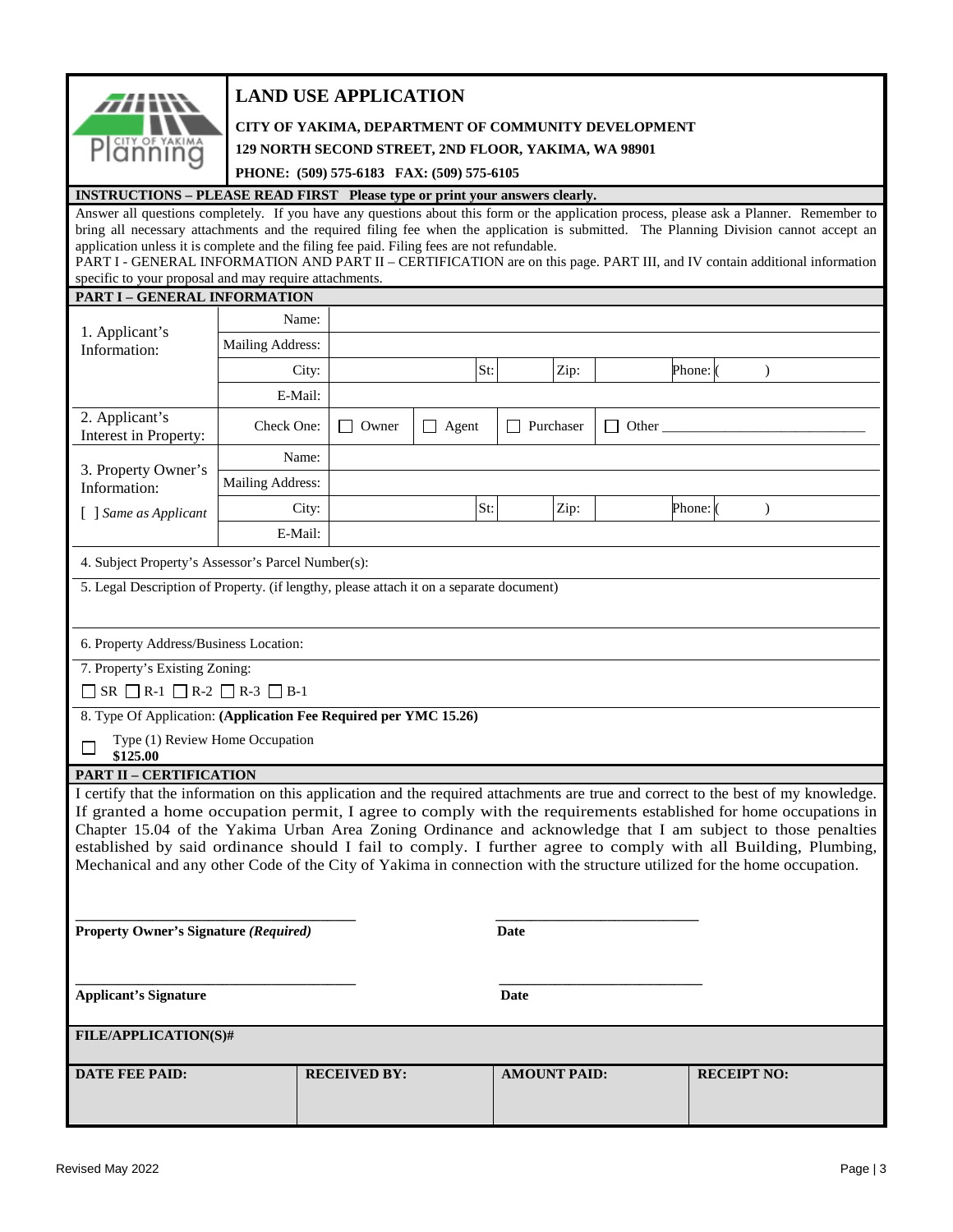

# **Supplemental Application For: HOME OCCUPATION TYPE 1 REVIEW**

**YAKIMA MUNICIPAL CODE CH. 15.04.120**

#### **PART III - BUSINESS INFORMATION**

#### **1. BUSINESS NAME:**

| 2. BUSINESS TYPE (Check One Below): YMC 15.04.120 TABLE 4-2 PERMITTED HOME OCCUPATIONS                                                                                                           |                |                |                |                |                |  |  |  |  |
|--------------------------------------------------------------------------------------------------------------------------------------------------------------------------------------------------|----------------|----------------|----------------|----------------|----------------|--|--|--|--|
| $\boxed{2}$ and $\boxed{3}$ = A different application form is required.<br>$1\vert$<br>$=$ Type (1) Permitted Home Occupation<br>$=$ Not Permitted $*$ Refers to definition in YMC Chapter 15.02 | <b>SR</b>      | $R-1$          | $R-2$          | $R-3$          | $B-1$          |  |  |  |  |
| Accountant                                                                                                                                                                                       | 1              | $\mathbf{1}$   | 1              | 1              |                |  |  |  |  |
| Architect                                                                                                                                                                                        | 1              | 1              | $\mathbf{1}$   | 1              |                |  |  |  |  |
| Artist, author, arts and crafts                                                                                                                                                                  | 1              | 1              | 1              | 1              |                |  |  |  |  |
| Attorney                                                                                                                                                                                         | 1              | 1              | $\mathbf{1}$   | 1              |                |  |  |  |  |
| Barbershop, beauty parlor                                                                                                                                                                        | $\overline{c}$ | $\overline{2}$ | $\mathfrak{2}$ | 2              |                |  |  |  |  |
| <b>Business administration</b>                                                                                                                                                                   | 1              | 1              | $\mathbf{1}$   | 1              |                |  |  |  |  |
| Cabinet, mill work, carpentry work                                                                                                                                                               | $\overline{c}$ |                |                |                | $\overline{2}$ |  |  |  |  |
| Catering service                                                                                                                                                                                 | $\mathbf{2}$   | $\overline{2}$ | $\overline{2}$ | $\overline{2}$ | 2              |  |  |  |  |
| Ceramics and sculpting                                                                                                                                                                           | 2              | 2              | 2              | 2              |                |  |  |  |  |
| Composer                                                                                                                                                                                         | 1              | 1              | $\mathbf{1}$   | $\mathbf{1}$   |                |  |  |  |  |
| Day care, family home*                                                                                                                                                                           | 1              | 1              | $\mathbf{1}$   | 1              | 1              |  |  |  |  |
| Dentist                                                                                                                                                                                          | 1              | $\overline{2}$ | 2              | 2              |                |  |  |  |  |
| Dog grooming                                                                                                                                                                                     | $\overline{2}$ | 3              | 3              | 3              | 3              |  |  |  |  |
| Dressmaker, seamstress, tailor                                                                                                                                                                   | 1              | $\mathbf{1}$   | $\mathbf{1}$   | 1              |                |  |  |  |  |
| Engineer                                                                                                                                                                                         | 1              | 1              | 1              | 1              |                |  |  |  |  |
| Food preparation*                                                                                                                                                                                | 1              | $\overline{2}$ | $\mathbf{1}$   | 1              | 1              |  |  |  |  |
| Home contractor*                                                                                                                                                                                 | 1              | $\mathbf{1}$   | $\mathbf{1}$   | 1              | 1              |  |  |  |  |
| Home instruction*<br>$1 - 5$ students                                                                                                                                                            | 1              | 1              | $\mathbf{1}$   | 1              | 1              |  |  |  |  |
| Home instruction*<br>$6 - 8$ students                                                                                                                                                            | $\overline{2}$ | $\overline{2}$ | $\overline{2}$ | $\overline{c}$ | $\overline{2}$ |  |  |  |  |
| Insurance agent                                                                                                                                                                                  | 1              | $\mathbf{1}$   | $\mathbf{1}$   | 1              |                |  |  |  |  |
| Locksmith                                                                                                                                                                                        | 1              | 2              | 2              | 1              | 1              |  |  |  |  |
| Photographer (not including productions studio)                                                                                                                                                  | 1              | $\mathbf{1}$   | $\mathbf{1}$   | 1              |                |  |  |  |  |
| Physician                                                                                                                                                                                        | 1              | $\overline{2}$ | $\overline{2}$ | 2              |                |  |  |  |  |
| Product assemblage*                                                                                                                                                                              | 1              | $\overline{2}$ | $\overline{c}$ | $\mathbf{2}$   | 1              |  |  |  |  |
| Massage therapy/spa*                                                                                                                                                                             | 1              | 1              | $\mathbf{1}$   | 1              | 1              |  |  |  |  |
| Music teacher                                                                                                                                                                                    | $\mathbf{1}$   | $\mathbf{1}$   | $\mathbf{1}$   | $\,1\,$        |                |  |  |  |  |
| Production of small articles by hand without the use of automated or production line equipment                                                                                                   | 1              | 2              | 2              | 2              |                |  |  |  |  |
| Radio, television and small appliance repair                                                                                                                                                     | $\overline{c}$ | $\overline{2}$ | $\overline{c}$ | $\overline{c}$ |                |  |  |  |  |
| Real estate agent                                                                                                                                                                                | 1              | 1              | $\mathbf{1}$   | 1              |                |  |  |  |  |
| Secretarial, phone answering, desktop publishing service*                                                                                                                                        | 1              | $\mathbf{1}$   | $\mathbf{1}$   | $\mathbf{1}$   |                |  |  |  |  |
| Short Term Rental*                                                                                                                                                                               | 1              | $\mathbf{1}$   | $\mathbf{1}$   | 1              |                |  |  |  |  |
| Small engine repair                                                                                                                                                                              | $\overline{2}$ |                |                |                |                |  |  |  |  |
| Taxicab Operator*                                                                                                                                                                                | 1              | 1              | 1              | 2              | 1              |  |  |  |  |
| Wedding service                                                                                                                                                                                  | $\overline{c}$ | $\overline{2}$ | $\overline{c}$ | 2              | $\sqrt{2}$     |  |  |  |  |
|                                                                                                                                                                                                  |                |                |                |                |                |  |  |  |  |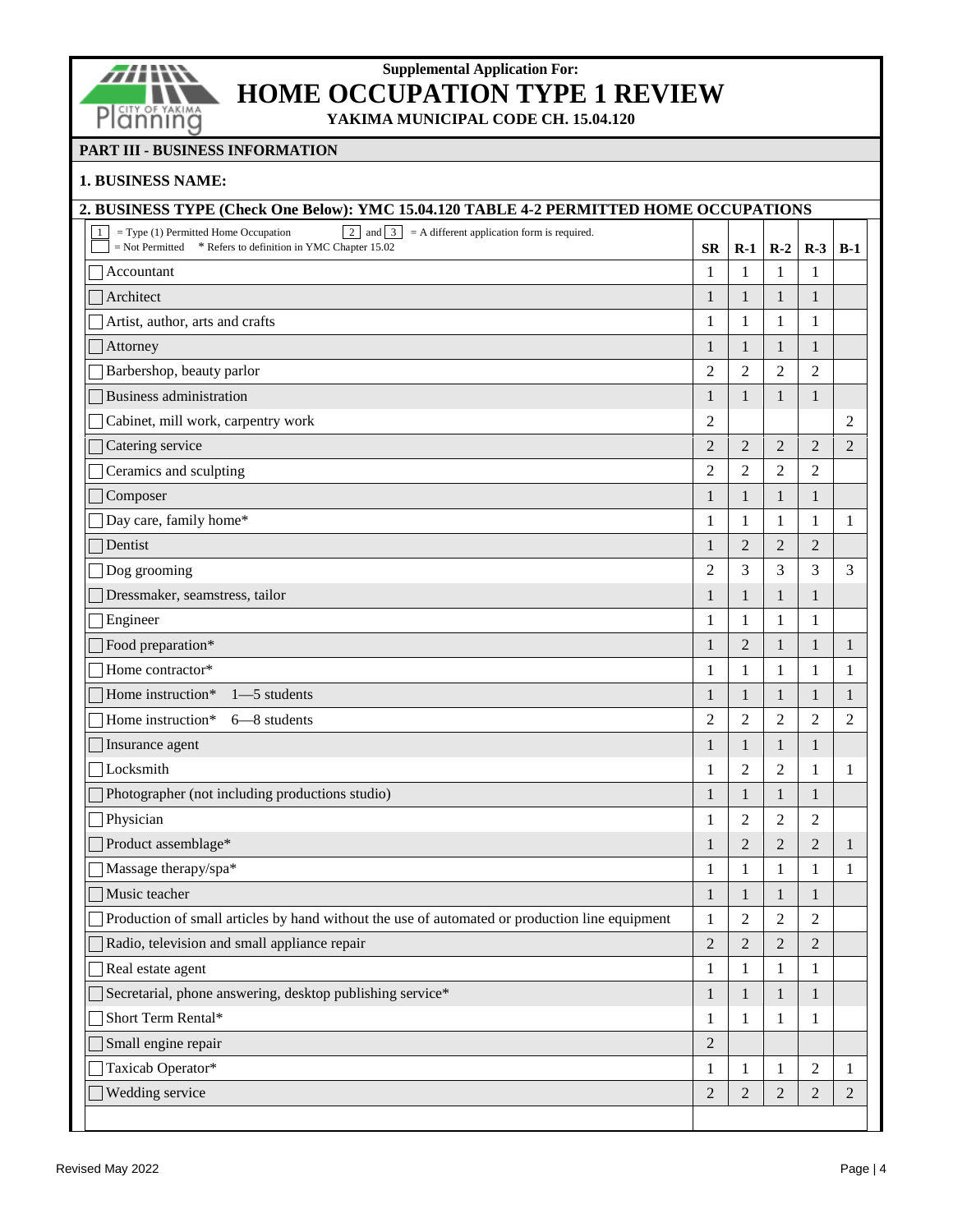#### **PART IV - WRITTEN NARRATIVE** (Please submit a written response to the following questions)

1. Fully describe the proposed nature of home-based business. Describe the hours of operation, days per week and estimate the number of hours a month you will be working.

2. Please list all owners and employees associated with this business.

3. Per the Washington State Residential Code, home-based business uses (per YMC Table 4-2) which are conducted primarily by the occupants of the dwelling unit and are secondary to the use of the unit for dwelling purposes, shall not exceed 500 square feet. Please indicate how much floor area you will use for your home-based business. (Size not applicable to family day care homes.)

## **FOR FAMILY HOME DAYCARE:**

The Washington State Residential Code allows family day care homes licensed by the Washington State Department of Social and Health Services as secondary uses to the primary dwelling unit.

What is the number of children you are licensed for/will be caring for?

- Please provide a floor plan of your residence, showing what area(s) will be used for the in-home daycare. (Clearly identify those areas on the plan in a different color ink or markings.)
- A fire inspection is required for in-home daycares for 6 or more children. The inspection must be scheduled and approved prior to issuance of the home occupation permit/general business license. Contact the Yakima Fire Department to schedule an inspection at (509) 575-6060.
	- 1. Smoke detectors are required in and adjoining children's sleeping areas.
	- 2. Fire extinguisher (Minimum 2A10:BC) is required for every floor level used for daycare.
	- 3. Compliance with Section 310 of the Washington State Amendments.